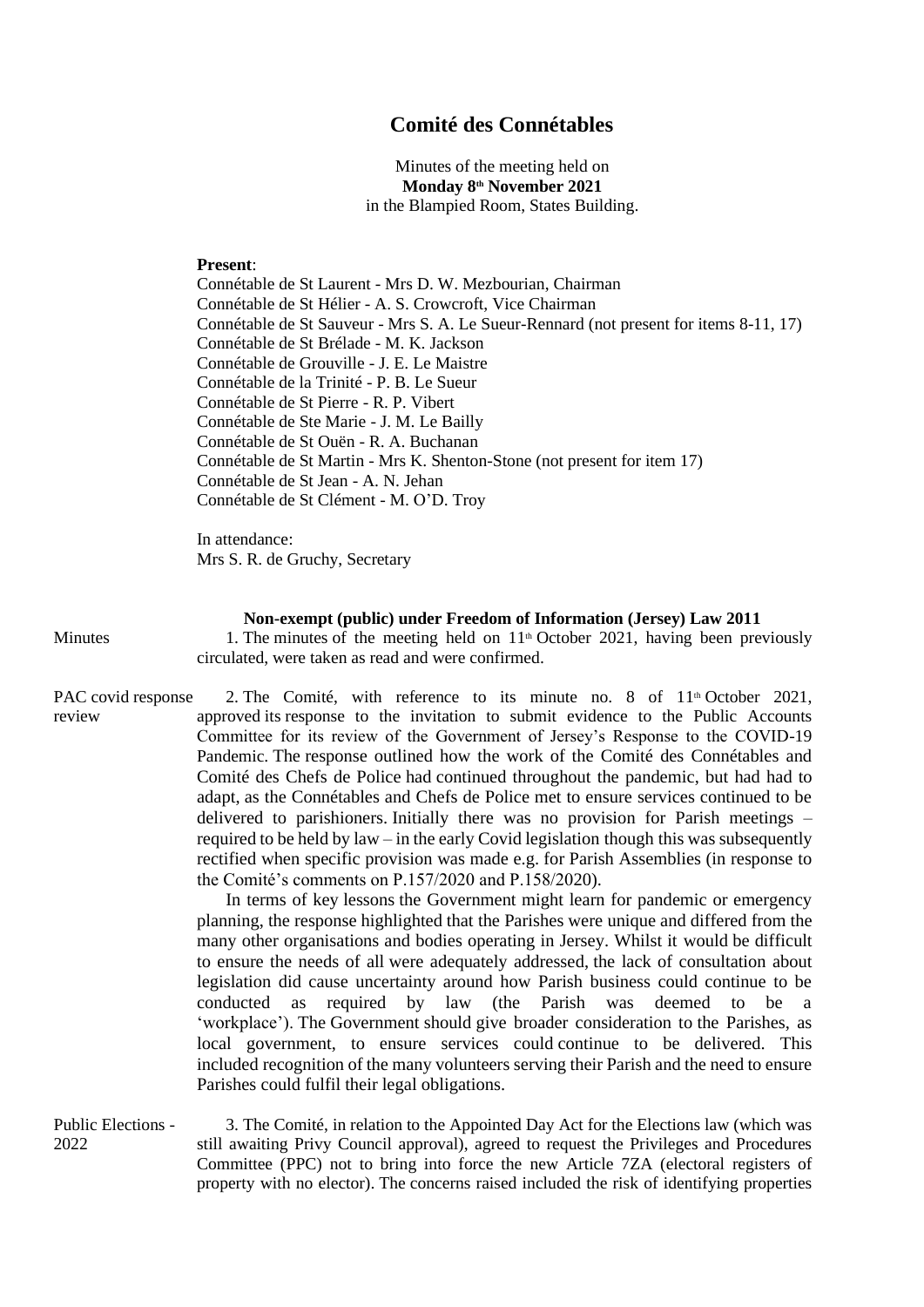which might be empty and that some properties appearing to have no electors could have electors registered under Article 9. The Connétable of St Martin, as a member of the PPC, confirmed that PPC was comfortable with the idea of dropping this provision

The Comité, with partial reference to its minute no. 18 of  $6<sup>th</sup>$  September 2021, also noted the following issues relating to the 2022 public elections for Connétables and Deputies:

The report of PPC notifying that the replacement ERS system was not proceeding (R.164/2021)

That the Infrastructure, Housing and Environment Department (IHE) had been asked for updated guidelines on roadside banners/advertising (the States Greffe had contacted parishes as they wished to book roadside advertising in parishes, to encourage Islanders to turn out and vote).

4. The Comité, with reference to its minute no. 6 of  $11<sup>th</sup>$  October 2021, noted the proposed implementation date of  $1$ <sup>st</sup> February 2022 for the change from criminal to civil penalties for parking infractions. The change would take effect in accordance with the provisions of the draft Road Traffic (Parking) (General Provisions and Penalties) Jersey Order 202- which would shortly be made by the Minister for Infrastructure. The Comité noted the action required of Parishes prior to implementation and that the Secretary was co-ordinating responses from Parishes.

Partnership 5. The Comité, with reference to its minute no. 2 of  $11<sup>th</sup>$  October 2021, noted the November 2021 report from Jersey Electricity plc (JE) regarding the Parish Earth Partnership (micro forest project). The Comité noted that the revised Framework Agreement had been circulated and would need to be signed by the Connétable before funding was provided to a Parish by JE. The Comité received an update from Connétables on their individual projects and noted that the proposals for St Saviour had been withdrawn due to Planning requirements for parking provision which conflicted with the aims of the project to promote and improve carbon neutrality. The Comité was also mindful of the Queen's Canopy initiative (minute no. 9 of 11<sup>th</sup> October 2021 refers) and heard that some Parishes were reviewing how this might impact on the micro forest proposals and were also considering the opportunities for public sponsorship of these projects.

Commonwealth Games 2022 Baton Commonwealth Games Association regarding the arrangements for the proposed visit of relay 6. The Comité agreed that Connétables would respond individual to the Jersey the Queen's Baton to all 12 parishes on 11<sup>th</sup> June 2022.

Liberation 2022 and Platinum Jubilee 1<sup>1th</sup> October 2021, received a report from the Chairman, as the Comité's representative on 2022 7. The Comité, with reference to its minute nos. 10 of  $6<sup>th</sup>$  September 2021 and 9 of the Bailiff's Consultative Panel, regarding proposals to mark the  $77<sup>th</sup>$  anniversary of the Liberation in May 2022. The Chairman reminded Connétables that Her Majesty's Platinum Jubilee would also be celebrated in June 2022 and events in Jersey would take into account national events. The Comité agreed that the planning of island events should take into account and provide opportunities for Parish events and requested the Chairman to convey this to the Panel.

Fireworks demonstration 8. The Comité, with reference to its minute no. 10 of  $11<sup>th</sup>$  October 2021, noted that a fireworks demonstration, organised by the Home Affairs Department (Jersey Fire and Rescue) in conjunction with Starburst Fireworks, had been held on 14<sup>th</sup> October 2021. Having heard from several Connétables of complaints they had received about fireworks over the recent weekend, including about the distress caused to animals, the Comité agreed it might require a demonstration of 'silent' fireworks.

Civil parking penalties – introduction

JE Parish Earth